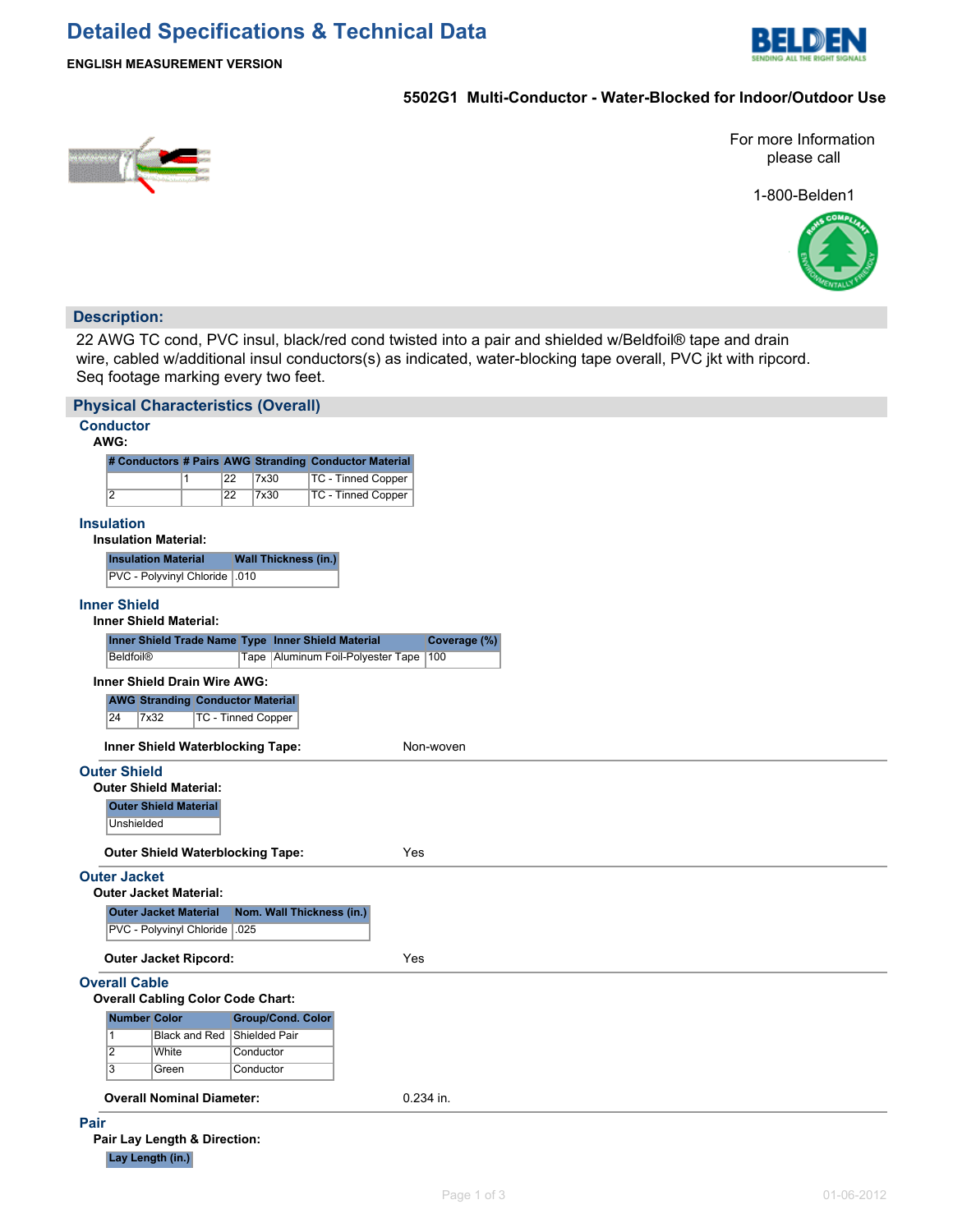# **Detailed Specifications & Technical Data**



## **ENGLISH MEASUREMENT VERSION**

٦

## **5502G1 Multi-Conductor - Water-Blocked for Indoor/Outdoor Use**

 $1.500$ 

| <b>Mechanical Characteristics (Overall)</b>                                          |                                     |  |  |  |  |  |  |  |  |  |
|--------------------------------------------------------------------------------------|-------------------------------------|--|--|--|--|--|--|--|--|--|
| <b>Operating Temperature Range:</b>                                                  | $-20^{\circ}$ C To $+105^{\circ}$ C |  |  |  |  |  |  |  |  |  |
| <b>Bulk Cable Weight:</b>                                                            | 24.400 lbs/1000 ft.                 |  |  |  |  |  |  |  |  |  |
| Max. Recommended Pulling Tension:                                                    | 36.400 lbs.                         |  |  |  |  |  |  |  |  |  |
| Min. Bend Radius (Install)/Minor Axis:                                               | 2.375 in.                           |  |  |  |  |  |  |  |  |  |
| <b>Applicable Specifications and Agency Compliance (Overall)</b>                     |                                     |  |  |  |  |  |  |  |  |  |
| <b>Applicable Standards &amp; Environmental Programs</b>                             |                                     |  |  |  |  |  |  |  |  |  |
| NEC/(UL) Specification:                                                              | <b>CM</b>                           |  |  |  |  |  |  |  |  |  |
| CEC/C(UL) Specification:                                                             | <b>CM</b>                           |  |  |  |  |  |  |  |  |  |
| <b>EU CE Mark:</b>                                                                   | Yes                                 |  |  |  |  |  |  |  |  |  |
| EU Directive 2000/53/EC (ELV):                                                       | Yes                                 |  |  |  |  |  |  |  |  |  |
| EU Directive 2002/95/EC (RoHS):                                                      | Yes                                 |  |  |  |  |  |  |  |  |  |
| EU RoHS Compliance Date (mm/dd/yyyy):                                                | 10/01/2005                          |  |  |  |  |  |  |  |  |  |
| EU Directive 2002/96/EC (WEEE):                                                      | Yes                                 |  |  |  |  |  |  |  |  |  |
| EU Directive 2003/11/EC (BFR):                                                       | Yes                                 |  |  |  |  |  |  |  |  |  |
| CA Prop 65 (CJ for Wire & Cable):                                                    | Yes                                 |  |  |  |  |  |  |  |  |  |
| MII Order #39 (China RoHS):                                                          | Yes                                 |  |  |  |  |  |  |  |  |  |
| <b>Flame Test</b>                                                                    |                                     |  |  |  |  |  |  |  |  |  |
| <b>UL Flame Test:</b>                                                                | UL1685 UL Loading                   |  |  |  |  |  |  |  |  |  |
| C(UL) Flame Test:                                                                    | FT <sub>1</sub>                     |  |  |  |  |  |  |  |  |  |
| <b>Plenum/Non-Plenum</b>                                                             |                                     |  |  |  |  |  |  |  |  |  |
| Plenum (Y/N):                                                                        | No                                  |  |  |  |  |  |  |  |  |  |
| <b>Electrical Characteristics (Overall)</b>                                          |                                     |  |  |  |  |  |  |  |  |  |
| Nom. Inductance:<br>Inductance (µH/ft)                                               |                                     |  |  |  |  |  |  |  |  |  |
| .18                                                                                  |                                     |  |  |  |  |  |  |  |  |  |
| Nom. Capacitance Conductor to Conductor:                                             |                                     |  |  |  |  |  |  |  |  |  |
| Capacitance (pF/ft)                                                                  |                                     |  |  |  |  |  |  |  |  |  |
| 44.500                                                                               |                                     |  |  |  |  |  |  |  |  |  |
| Nom. Capacitance Cond. to Other Conductor & Shield:<br>Capacitance (pF/ft)<br>80.100 |                                     |  |  |  |  |  |  |  |  |  |
| Nom. Conductor DC Resistance:<br>DCR @ 20°C (Ohm/1000 ft)<br>16.4                    |                                     |  |  |  |  |  |  |  |  |  |
| <b>Maximum Conductor DC Resistance:</b><br>DCR @ 20°C (Ohm/100 m)<br>16.4            |                                     |  |  |  |  |  |  |  |  |  |
| Max. Operating Voltage - UL:<br><b>Voltage</b><br>300 V RMS                          |                                     |  |  |  |  |  |  |  |  |  |
| <b>Max. Recommended Current:</b><br><b>Current</b><br>2.2 Amps per conductor @ 25°C  |                                     |  |  |  |  |  |  |  |  |  |